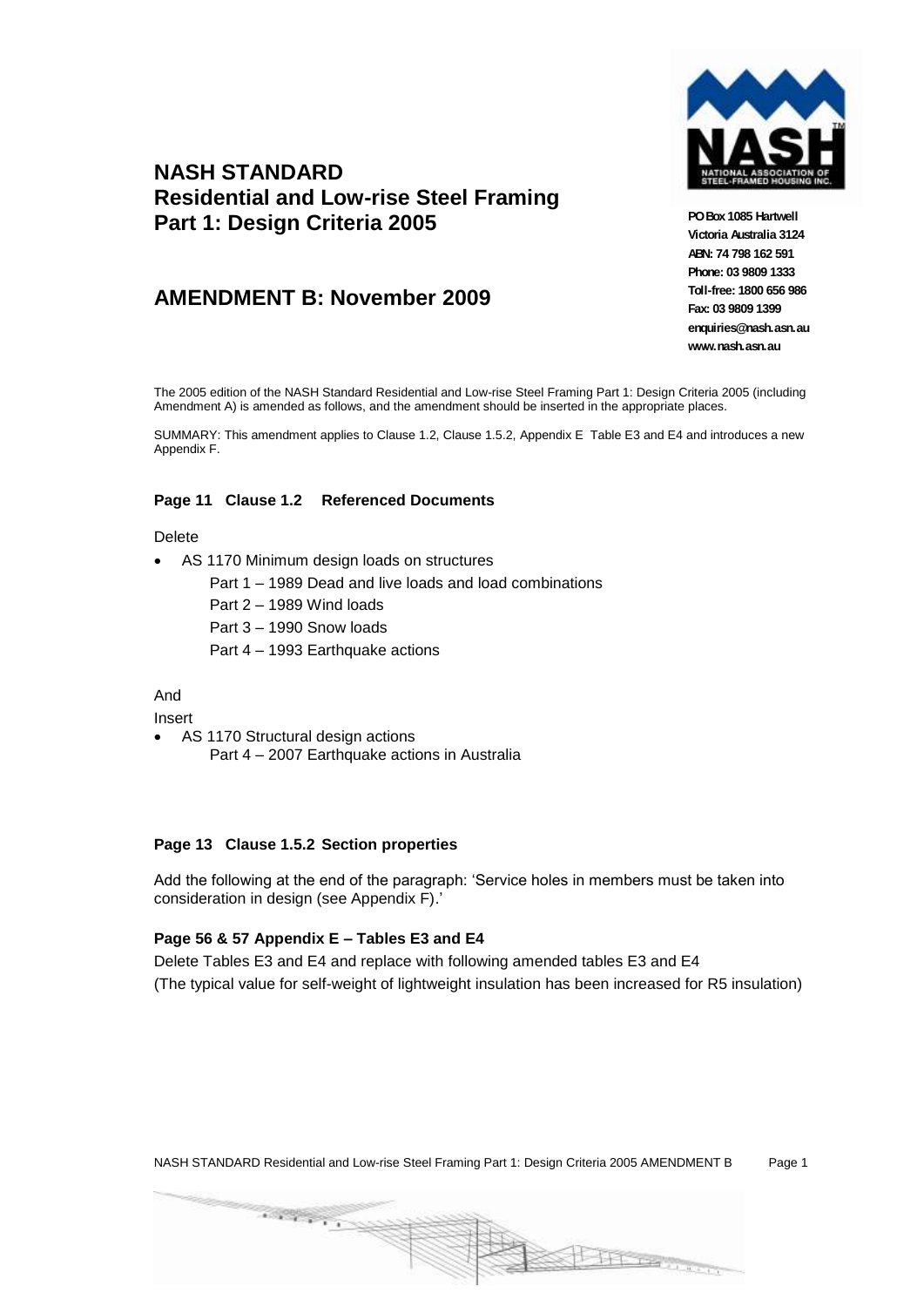## E3. TYPICAL ROOF CONSTRUCTION

| Roof type                                                                                                                                                                                         | Self-weight<br>(kN/m <sup>2</sup> ) |
|---------------------------------------------------------------------------------------------------------------------------------------------------------------------------------------------------|-------------------------------------|
| Steel sheet roofing 0.48 mm thick and 0.55 mm thick roof battens @ 900 mm                                                                                                                         | 0.06                                |
| Steel sheet roofing 0.48 mm thick, 0.55 mm thick steel roof battens @ 900 mm,<br>10 mm plaster ceiling and 0.55 mm thick steel ceiling battens @ 450 mm,<br>sarking and lightweight insulation    | 0.20                                |
| Concrete or Terracotta roof tiles, 0.55 mm thick steel roof battens @ 330 mm<br>and sarking                                                                                                       | 0.61                                |
| Concrete or Terracotta roof tiles and 0.55 mm thick steel roof battens @ 330<br>mm, 10 mm plaster ceiling and 0.55 mm thick steel ceiling battens @ 450 mm,<br>sarking and lightweight insulation | 0.75                                |

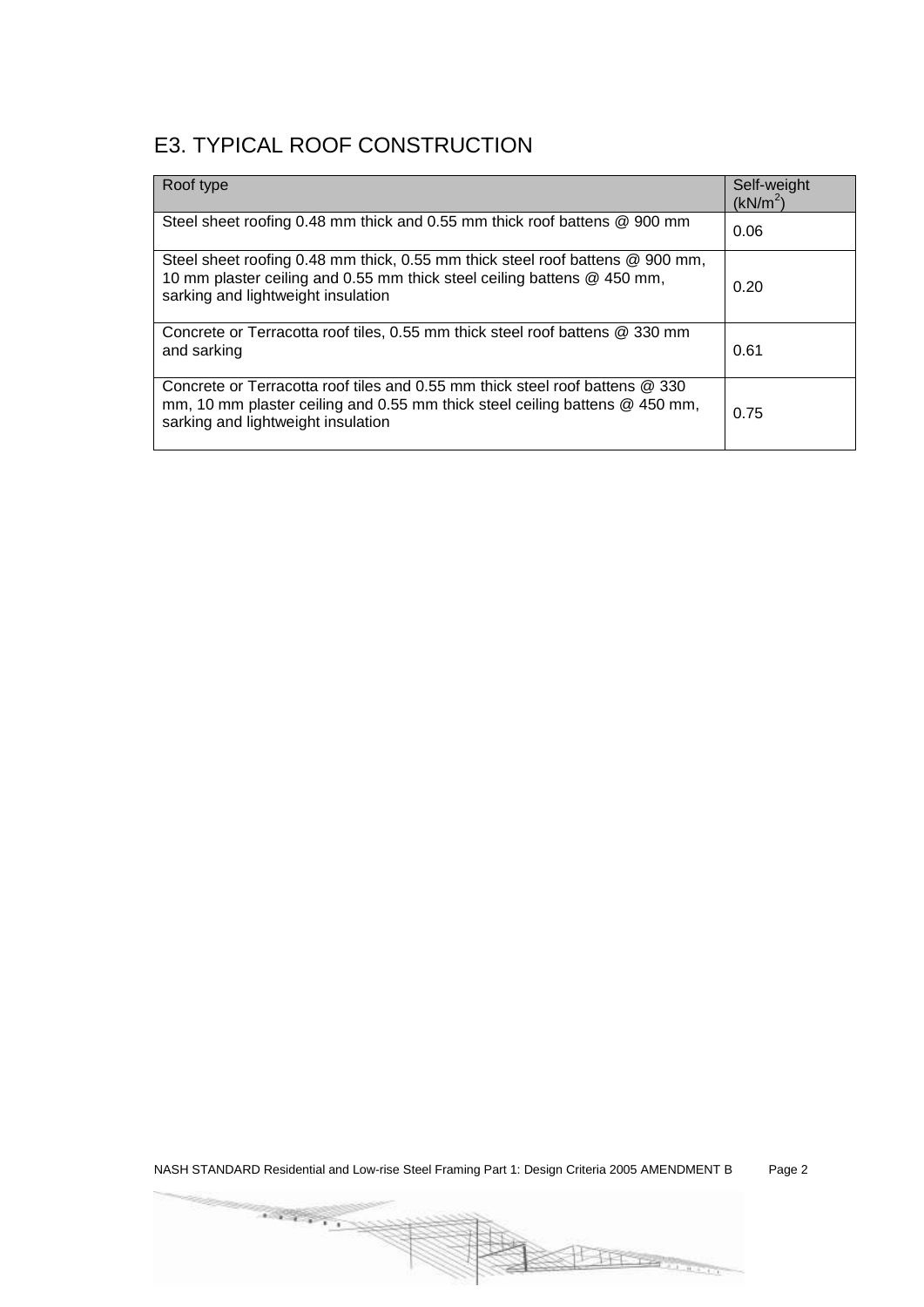## E4. TYPICAL SELF-WEIGHTS OF ROOF COMPONENTS

| <b>COMPONENT</b>                    |                           | Self-weight<br>(kN/m <sup>2</sup> ) |
|-------------------------------------|---------------------------|-------------------------------------|
| <b>ROOFING</b>                      |                           |                                     |
| <b>Steel Sheet</b>                  | $-0.42$ mm                | 0.044                               |
|                                     | $-0.60$ mm                | 0.060                               |
|                                     |                           |                                     |
| <b>Aluminium Sheet</b>              | $-1.2$ mm                 | 0.050                               |
|                                     |                           |                                     |
| <b>Tiles</b>                        | - Terracotta              | 0.580                               |
|                                     | - Concrete                | 0.540                               |
|                                     | - Metal sheet             | 0.075                               |
| <b>CEILING LINING</b>               |                           |                                     |
| Plasterboard                        | $-10$ mm                  | 0.075                               |
|                                     | $-13$ mm                  | 0.100                               |
|                                     |                           |                                     |
| Timber lining board                 | - 12 mm softwood          | 0.065                               |
|                                     | - 19 mm softwood          | 0.105                               |
|                                     |                           |                                     |
| Plywood                             | - 12 mm softwood          | 0.065                               |
|                                     | - 8 mm hardwood           | 0.050                               |
| Hardboard                           | $-4.8$ mm                 | 0.050                               |
|                                     | $-5.5$ mm                 | 0.055                               |
|                                     |                           |                                     |
| Fibreboard                          | - 50 mm low density       | 0.100                               |
|                                     | - 50 mm high density      | 0.200                               |
|                                     |                           |                                     |
| Fibre cement sheet                  | $-4.5$ mm                 | 0.070                               |
|                                     | $-6.0$ mm                 | 0.090                               |
|                                     |                           |                                     |
| Lightweight insulation plus sarking |                           | 0.060                               |
| Heavyweight insulation              |                           | 0.06 to 0.15                        |
| <b>BATTENS OR PURLINS</b>           |                           |                                     |
| Z or C section 100mm x 1.5mm        | @ 1200 mm                 | 0.021                               |
| Z or C section 150mm x 1.5mm        | @ 1200 mm                 | 0.029                               |
|                                     |                           |                                     |
| Z or C section 200mm x 1.9mm        | @ 1500 mm                 | 0.038                               |
| Z or C section 250mm x 2.4mm        | @ 1500 mm                 | 0.053                               |
|                                     |                           |                                     |
| Z or C section 300mm x 3.0mm        | @ 1800 mm                 | 0.070                               |
| Z or C section 350mm x 3.0mm        | @ 1800 mm                 | 0.083                               |
|                                     | @ 450 mm                  | 0.010                               |
| Ceiling batten 0.55mm               | @ 600 mm                  | 0.007                               |
|                                     |                           |                                     |
| Roof batten 0.55 mm                 | @ 330 mm (for tile roof)  | 0.020                               |
|                                     | @ 900 mm (for sheet roof) | 0.007                               |
|                                     |                           |                                     |
| Roof batten 0.75 mm                 | @ 1200 mm                 | 0.010                               |
| Roof batten 0.9 mm                  | @ 1200 mm                 | 0.022                               |
|                                     |                           |                                     |

NASH STANDARD Residential and Low-rise Steel Framing Part 1: Design Criteria 2005 AMENDMENT B Page 3

 $\overline{\mathcal{L}(\mathcal{L}_1)}$ 

**BITCHELL**